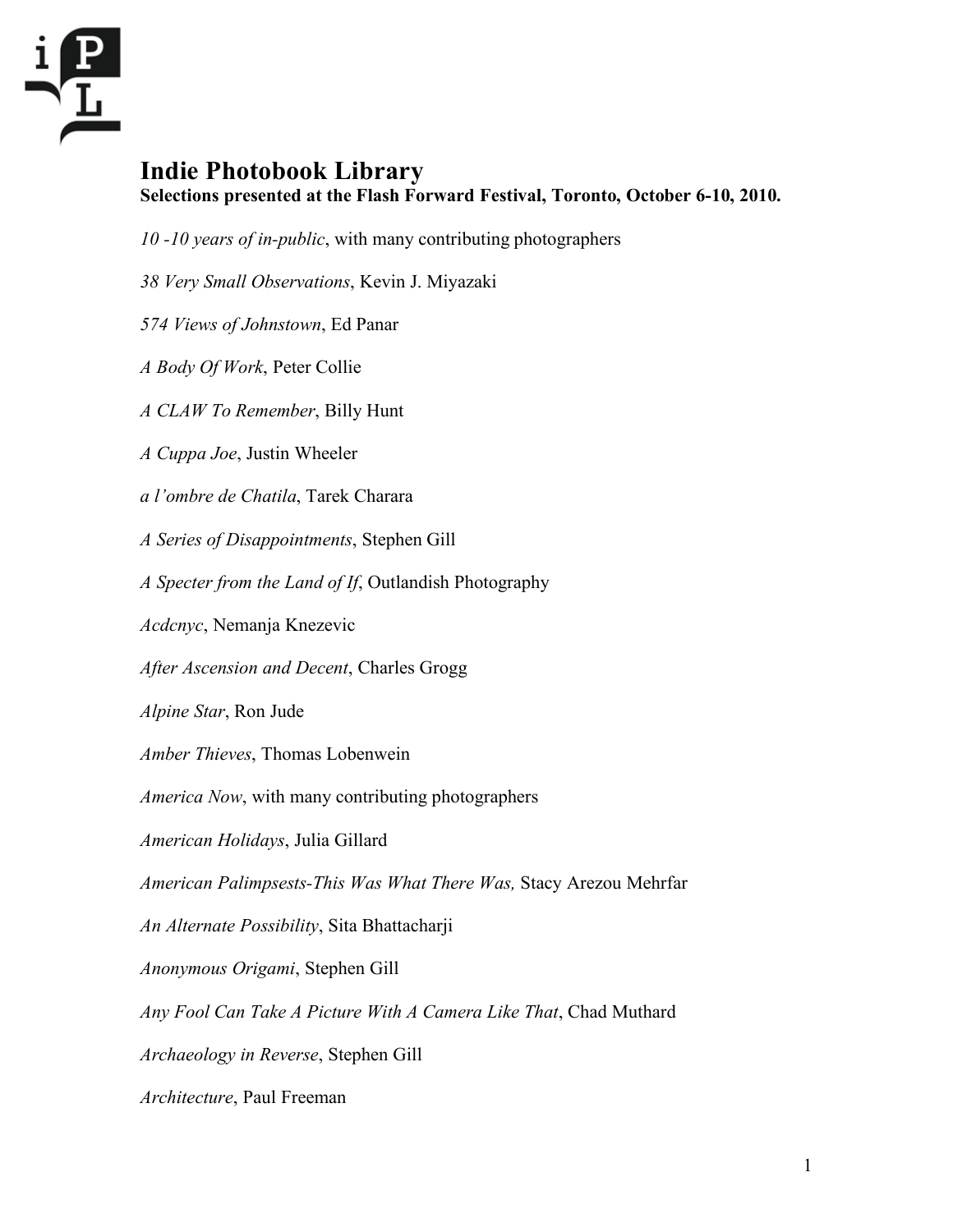

*Avantgarb{age}, The Art in Wearing Trash*, Caitlin Margaret Kelly *Banned in DC*, with many contributing photographers *Bath*, Carlos Loret de Mola *Beat beat beat*, Martina Maffini and Veronica Mengoli *Bedknobs and Broomsticks*, Trent Parke *Before Things Change*, Seth Fluker *Berlin-In From the Cold*, Brian Rose *Between here and nowhere*, Clay Lipsky *Black Scabbard Research Centre*, Pedro Ramos *Black Sea of Concrete*, Rafal Milach *Bonesetter's Daughter, The Opera*, John F Martin and Terrence McCarthy *Bosque Piedra*, Pablo Hare *Box of Ice Boxes*, Cynthia Connolly *Bubble Gum Girl*, Miguel Angel Munoz Pellicer *Can You Hear Me Now? Zine 4*, Allison V. Smith *Capturing the Light*, Lewis Kemper *Carretera Central*, Pablo Hare *Chocolate*, Tina Rupp *Circulacion*, with many contributing photographers *CLINIC*, with many contributing photographers *Coco Foto Surf*, Connie Aramaki *Color Dying Light*, Sam Falls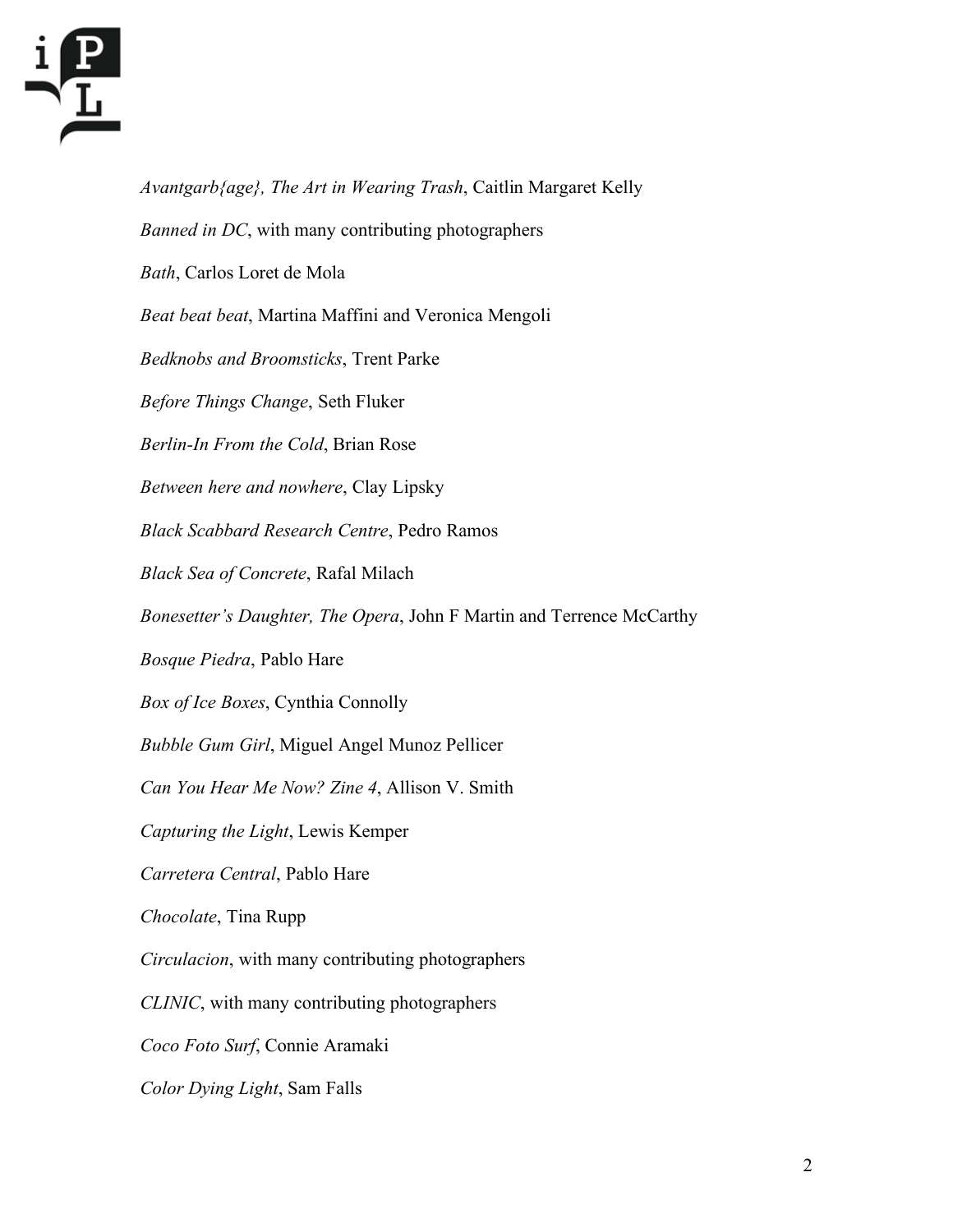

*Coming Up For Air*, Stephen Gill

*Connections Across A Human Planet*, Photojournale, with many contributing photographers

*Consequential Landscapes Vol. I*, Andrew Kennedy

*Consequential Landscapes Vol. II*, Andrew Kennedy

*Continental Bounce*, Magda Biernat

*Deathcamp*, RJ Shaughnessy

*Dennis Kleiman Photography Volume One*, Dennis Kleiman

*Depressive Landscapes*, Armando Ribeiro

*Desert Days*, Matt Austin

*DIVE*, Marco Onofri

*Don't Die*, Justin James Reed

*Down These Mean Streets*, Will Steacy

*East eats west eats east us thing*, David Tin Mouth

*Eastward Bound*, Marco van Duyvendijk

*Empty LA*, Matt Logue

*Ertussenuit met Sjoerd Knibbeler*, Sjoerd Knibbeler

*F Ampersand*, Duwayno Robertson

*Fake Tales of America*, Mathieu Lambert

*Familiar Strangers*, Josephine Dvorken

*Family Spaces/Silverlens Catalogue 22*, Stella Kalaw

*Farewell in Labrador*, Kurt Tong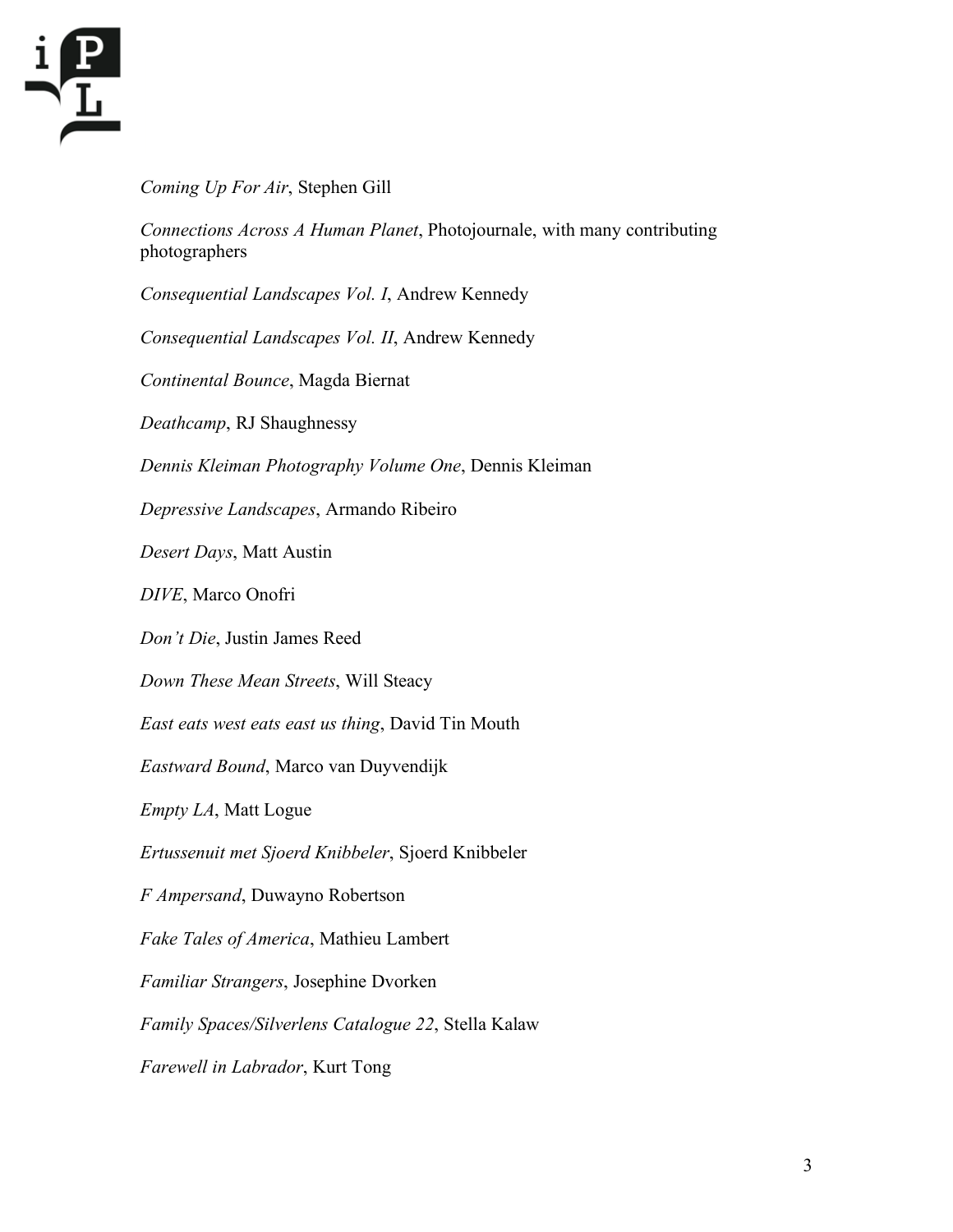

*First, Jay Comes*, Takashi Homma *Five Assignments*, Anthony Dunn *Fiume/ River*, Guido Guidi *Freedom Isn't Easy*, Matt Austin *Geisha*, Satomi Kato *Get Off My Lawn*, with many contributing photographers *Getting To Know My Husbands Cock*, Ellen Jong *Girls: Fact and Fiction*, Deborah Hamon *Grandpa Danny*, Chester Alamo & Costello *Grazed NYC*, Ute Huber-Leierer *Hackney Flowers*, Stephen Gill *Hackney Wick*, Stephen Gill *Happy, No Happy and the Art of Eight Limbs*, Lung S Liu *Head*, Lee Gillies *How Terry Likes His Coffee*, Florian van Roekel *i sell fish.*, Joshua Deaner *I Want You Magazine- Issue 1*, with many contributing photographers *I Want You Magazine- Issue 2*, with many contributing photographers *I Want You Magazine- Issue 3*, with many contributing photographers *I Want You Magazine- Issue 4*, with many contributing photographers *If You Are Lucky, You Get Old*, Freya Najade *Imagined Wilderness*, Maegan Hill-Carroll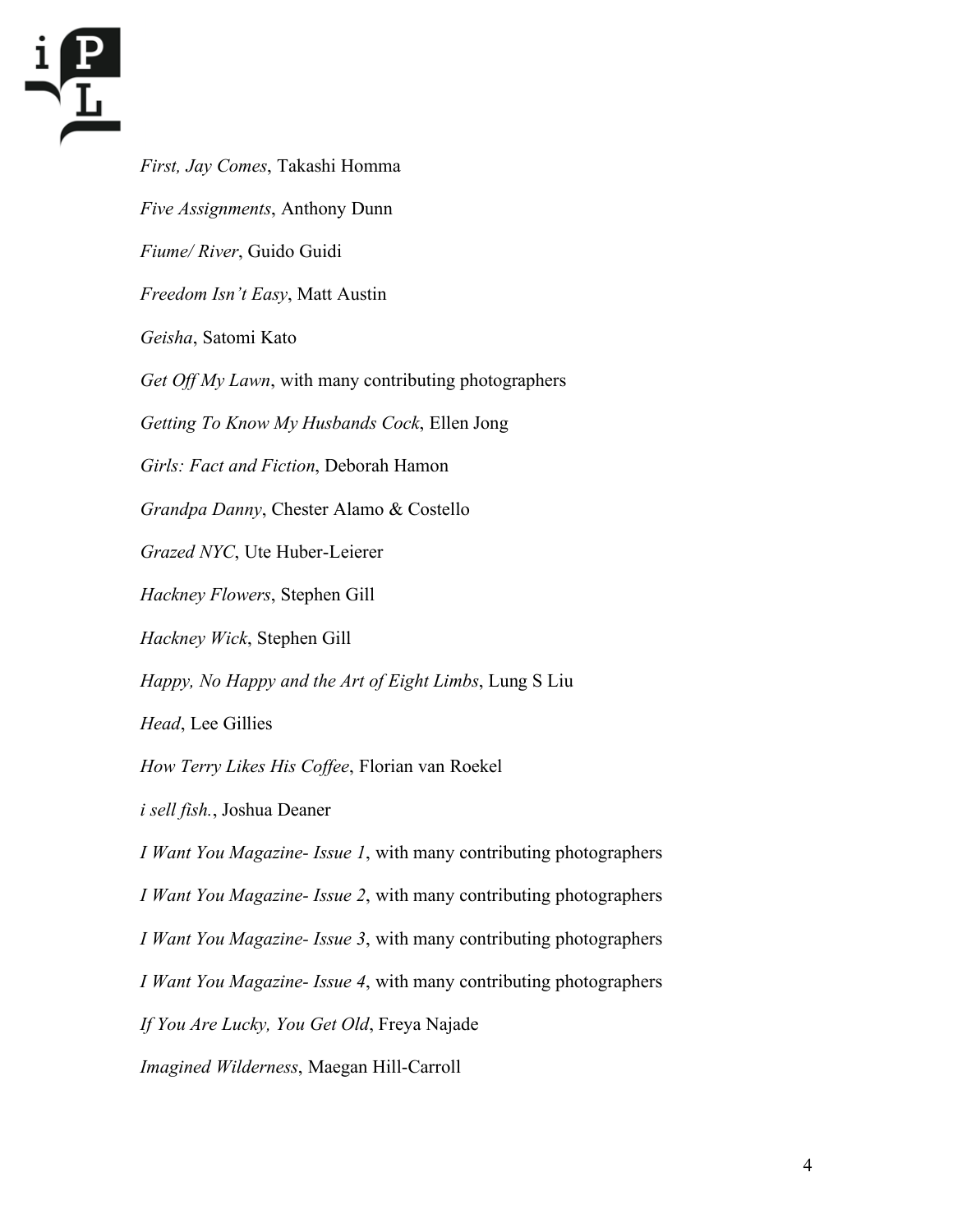

*In Case in Rains in Heaven*, Kurt Tong *Interior Relations*, Ian Van Coller *Intransition*, Yoav Horesh *Invisible*, Stephen Gill *Jason Joseph Photography Portfolio*, Joseph Jason *KiDs*, Ani Sarpe *Kitintale*, Yann Gross *Knock on Wood- The Stances and Dances of Joel Lipovetsky*, Joel Lipovetsky *Lacuna*, Sonja Thomsen *Lay Flat 01*: *Remain in Light*, with many contributing photographers *Lay Flat 02*: *Meta*, with many contributing photographers *Lengths and Breaths*, Cynthia Connolly *Life Is A Series of Small Moments*, Elizabeth Fleming (both MagCloud and Blurb versions) *Lost Boy Mountain*, Lester B. Morrison *Lost in Learning*, *The Art of Discovery,* Eva Koleva Timothy *Love and Rivalry*, Anastasia Cazabon *low land- high hills*, Andrea Stultiens *Mauerreste*, Squale *Memories, Miroir Noir,* Yann Orhan *Memories from the Kitchen*, Leann Bennett *Michael Creagh Editorial Stories*, Michael Creagh *Moldova*, Mark Nozeman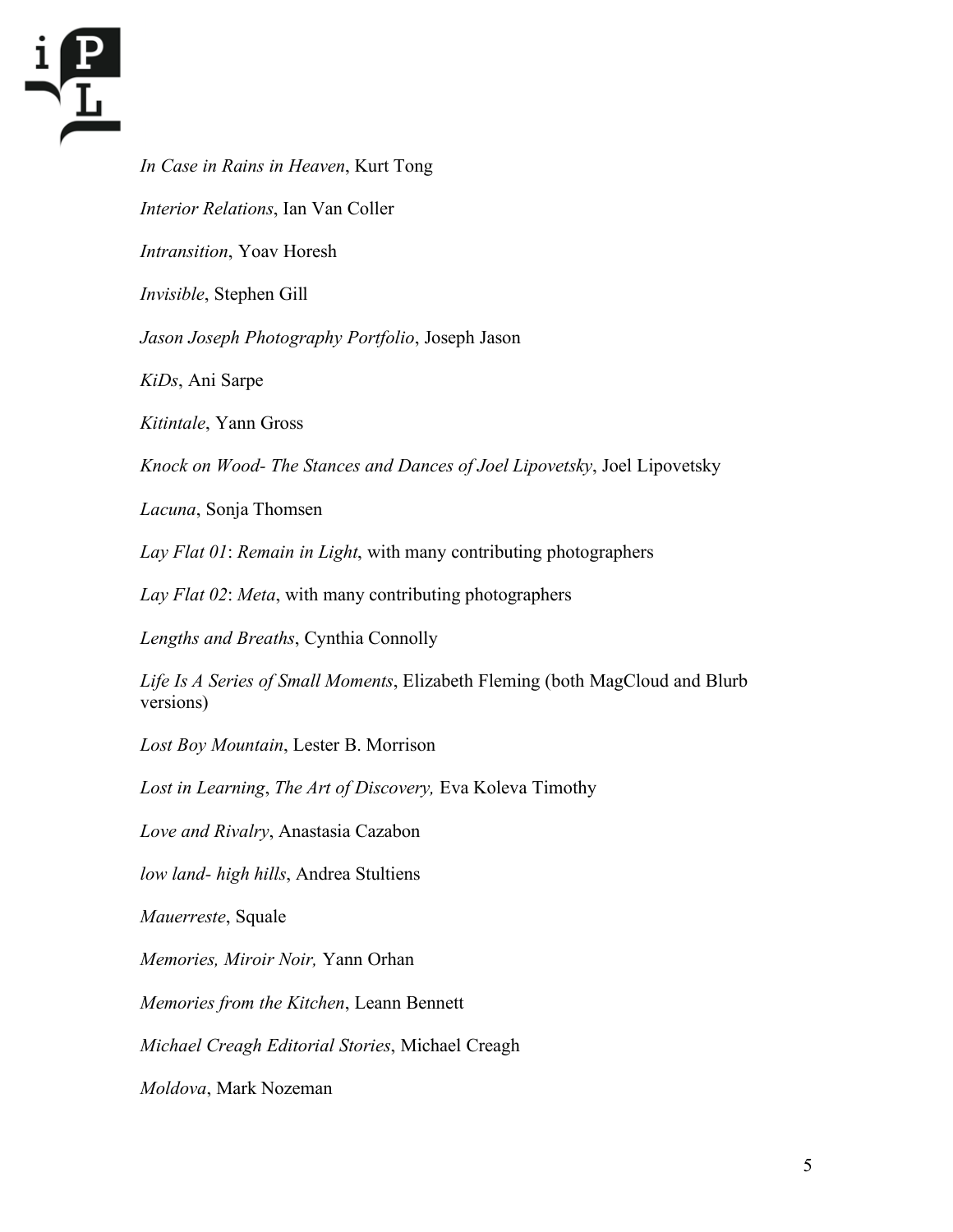

*Monochromia Botanica*, Benny Asrul *Moscow Plastic Arts*, Nick Muellner *Muddy Treads*, Peter Sutherland *Music Life Style*, Humphrey Photographer *My Brother's War*, Jessica Hines *New Breed*, Ofer Wolberger *New York, Day and Night 1955-1985*, Larry Siegel *NY low and high*, Marco Onofri *October 6th , 2007*, Charles Benton *Of Cats and Fish*, Jon Phillip Sheridan *offSET*, Lacey Terrell *Off the Grid*, Anderson-Staley, Keliy *On Approach*, Daniel Milnor *On Borrowed Time*, Henrik Malmstrom *On the Edge of Somewhere*, Steve Giovinco *One to Nothing*, Irina Rozovsky *Ordinary Hours*, Nathan Lunstrum *Origins*, Lung S Liu *Owen Fitter Photography*, Owen Fitter *Palmwine & The Grass Cutter*, Nick Neubeck *Pause, to Begin Catalogue*, with many contributing photographers *Peoples Park*, Kurt Tong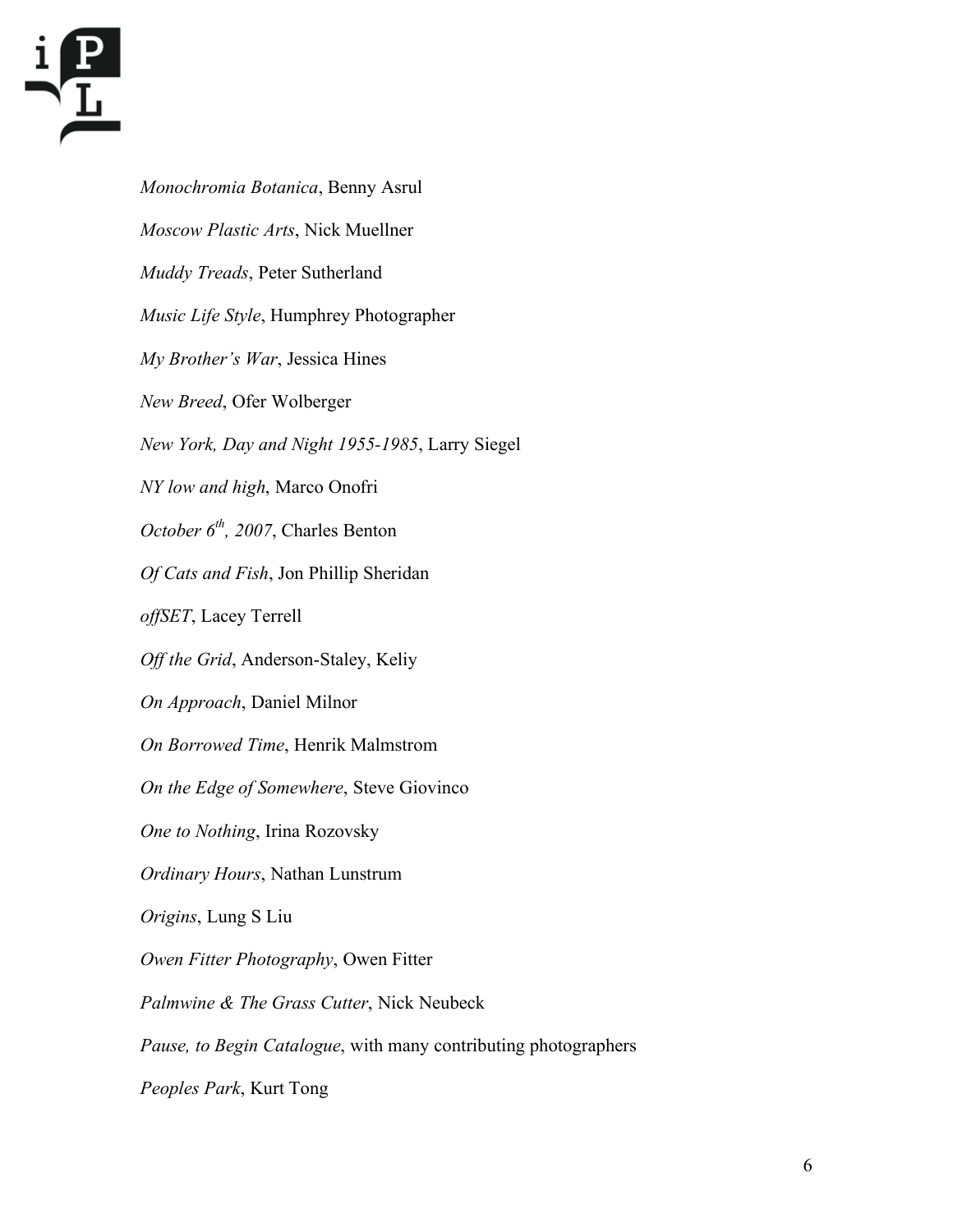

*Photobook*, Steve Hill *Photodebut- A Case Study*, with many contributing photographers *Photographing Places II*, Steve Mayes *Photographs*, David Schoerner *Photographs on the Brain Issue #1*, with many contributing photographers *Pluto*, Mariko Ogawa *Portfolios*, Sara Lando *Pose*, Andrea Stultiens *Pretty Twisted*, Catherine Day *PriceLess*, Malou Paul *Privilege*, Jessica Craig-Martin *PROOF!*, Nancy Soshinsky *PUBLICATION 'Inspiration' Issue #1*, with many contributing photographers *Re:Current*, Sonja Thomsen *Riverside Story*, Gion *Rooms, works from 2009-2010*, Andreas Schoening *Rural Studio Bonus Album*, Cynthia Connolly *Sacred Waters*, Thomas Brandenburg, Jean Marc Giboux *Sadkids Number 4: The Southern Fried Edition*, Geoffrey Ellis *Sadkids Number 5: The Gonerfest Edition*, Geoffrey Ellis *Seduction*, Pat Hill *See You Soon*, Maxwell Anderson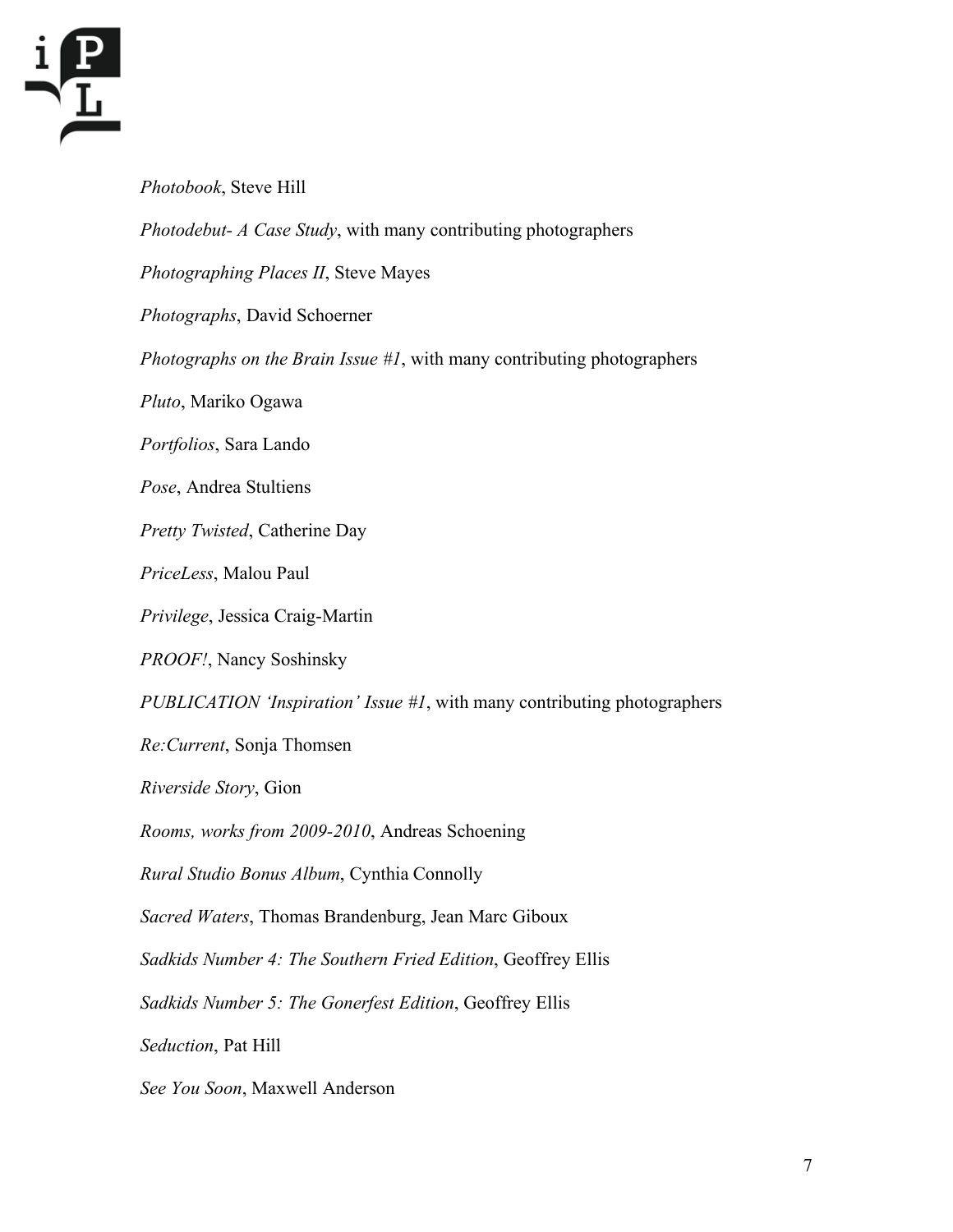

## *self-portrait*, Filipe Bianchi

*Self Published Be Happy*, *Summer 2010*, with many contributing photographers

*Seneca Ghost*, Danielle Mericle

*She Lives Here*, Ben Golik

*Signs of Dysfunction*, Kirk Carter

*Signs…Say…*, Grace V Holmes *Simple Matters*, Yuta Nakajima

*Sleepwalk*, Zheng Yaohua

*SMALL VIEW*, gu fan

*Smash 'Em Crash 'Em*, Dan Nelken

*Smoke Bath*, with many contributing photographers

*SNL Bumpers*, Karen Kuehn

*Some Fox Trails in Virginia*, Susan Worsham

*Specimina Commercii*, Ivar Brynjolfsson

*Srebrenica,* Daniel Palmisano and Alessandro Ciccarelli

*Star Quality*, Ofer Wolberger

*Steve Moors Photography*, Steve Moors

*Stil Licht*, Ananda Serne

*Suburbia Mexicana*, Alejandro Cartagena

*Suginami*, James Luckett

*Superficial Snapshots Zine 3*, Allison V. Smith

*Svart Metall*, Grant Willing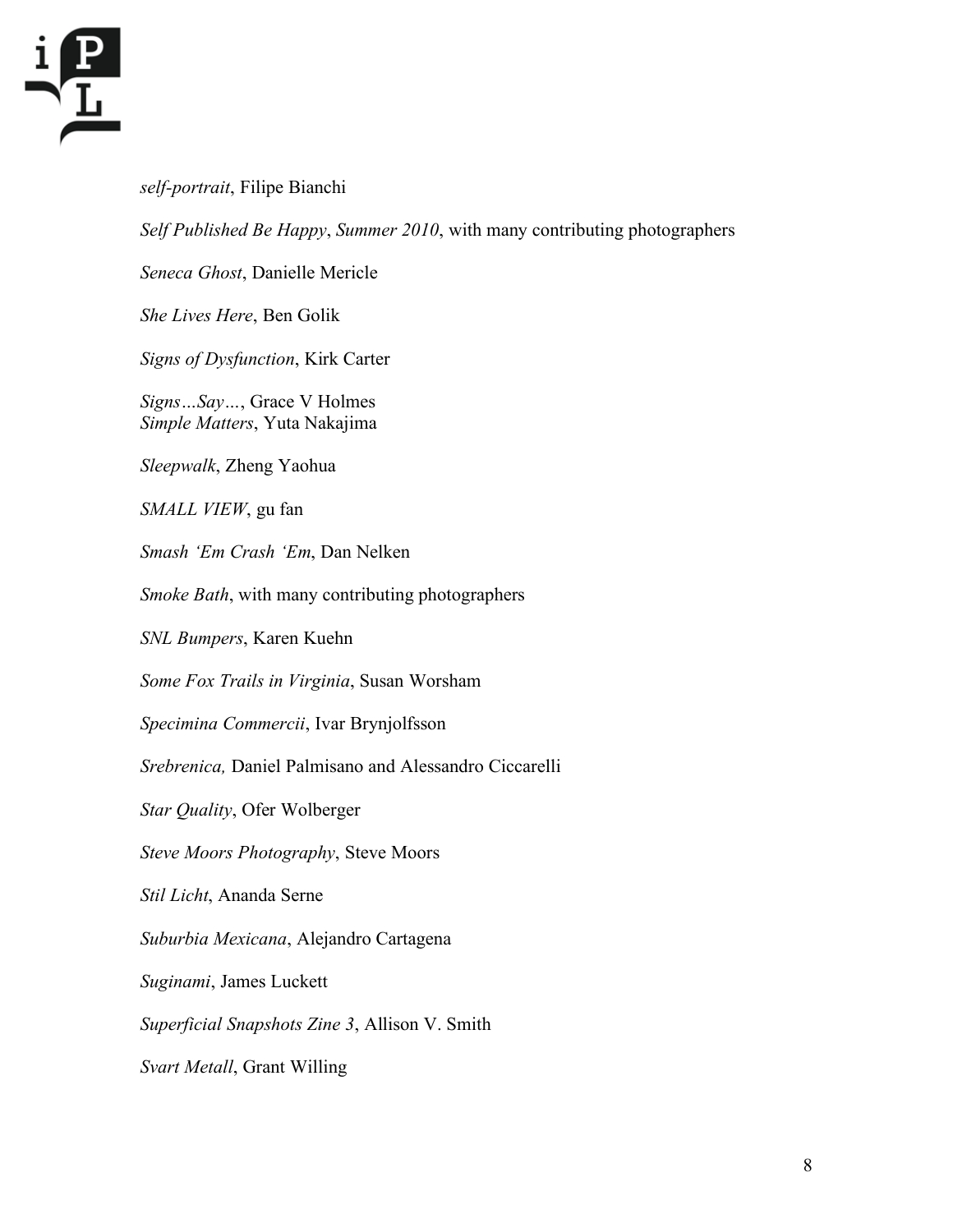

*Taciturn Heart*, Marcelo Gomes

*Tell mum everything is ok- issue 2- "outsiders"*, with many contributing photographers

*Tell mum everything is ok- issue 3- "A Postmodern World"*, with many contributing photographers

*Ten Tenets or What I've learned from Chickens, Chihuahuas, and Chimpanzees.* Steve Grubman

*Testament*, Peter Riesett

*The Average Man*, Jose Luis Cuevas

*The Dad Project (first edit)*, Briony Campbell

*the deer hunters*, Stewart Simon

*the F word*, Angela Marklew

*The Globe*, Chester Alamo & Costello

*The Hawthorn Tree A Mothers War*, Kay May

*The Heritage of Humanity*, Gideon Barnett

*The Last Days of W*, Alec Soth

*The Life of an American Factory*, Chris and Phil Buehler

*The Lightness of Being*, Alinka Echeverria

*The Lost Symmetry*, Thibaut Petillon and Art Haegenbarth

*The Perfect Place to Die*, Toby De Silvia

*The Photograph Commands Indifference*, Nicholas Muellner

*THE SALTON SEA*, Clay Lipsky

*The Sea Vol. I*, gu fan

*The Strangeness of This Idea*, Kate Steciw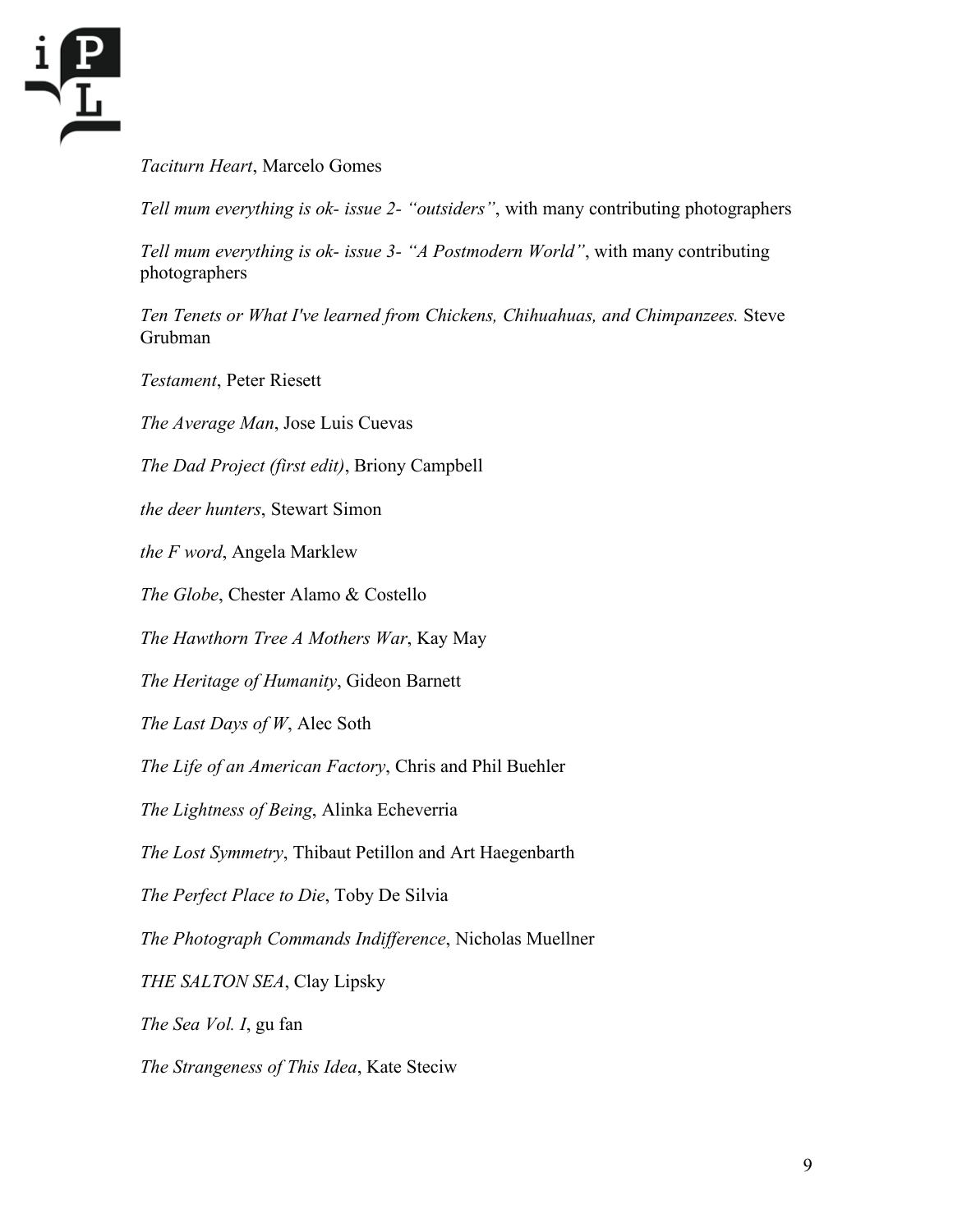

*The Well Ain't Dry*, Cody Chandler *Then and Now: Stories from the Commons*, Powerhouse Museum *These Photographs Will Heal Your Soul*, RJ Shaughnessy *Thrills & Chills*, Isa Leshko *Thirtyfour Parking Lots*, Hermann Zschiegner *Thuis*, Andrea Stultiens *To See Here*, Kerim Aytac *Traverse!*, David Schulz *Try to be more positive*, Matt Austin *Two Months' Salary*, Lee Gainer *Vague Vagaries*, Mike Fleming *Vanishing City*, David McMillan *Vedove/ Widows*, Takashi Homma *View From This Side*, Mark Dyball *Walker Evans Sherrie Levine*, Hermann Zschiegner *Wake*, Matt Austin *Waterfall: Everyone has Their Own Rooms*, with many contributing photographers *Watershed: A Survey of the French Broad River Basin*, Jeff Rich *we between loss and hope*, Luca Piras *Weather Watch*, Andreas Cross *Welcome Home*, Ori Jauch *WELD*, Todd M. Walker